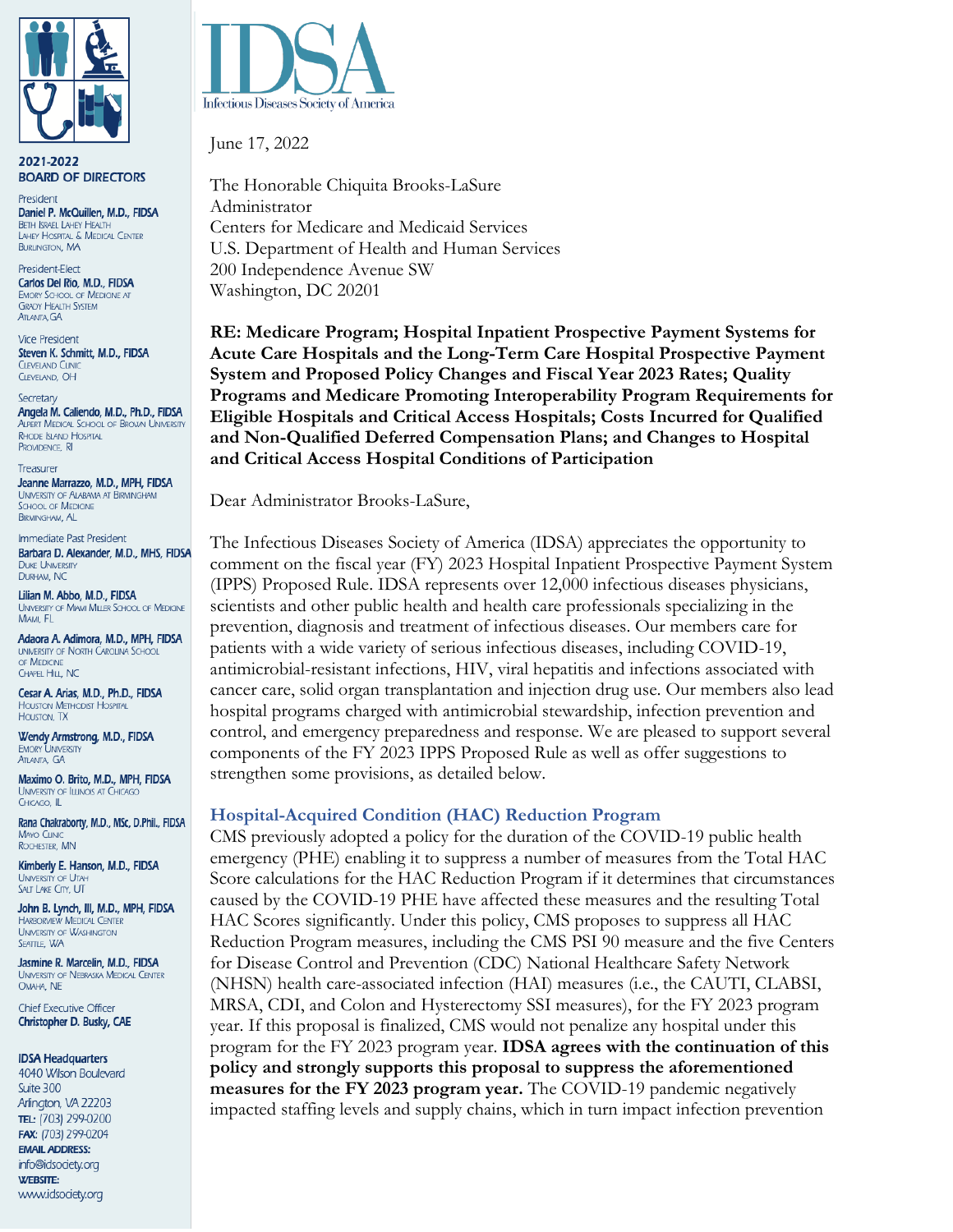and control activities in hospitals. IDSA believes it would be inappropriate to penalize hospitals for matters beyond their control during the pandemic when hospitals have been overwhelmed.

In regards to the CMS PSI 90 measure, in particular, CMS proposes to not calculate measure results, to not provide the measure results to hospitals via their hospital-specific reports (HSRs), and to not publicly report those measure results on Care Compare. CMS would instead indicate "N/A" in confidential and public reporting for this measure. However, in regards to the CDC NHSN HAI measures, CMS states that it would use the previously finalized applicable periods to calculate measure results for the FY 2023 program year and that it would use those measure results in feedback reports to hospitals and as part of program activities, fulfilling its obligation under section 1886(p)(5) of the Act to provide confidential reports to applicable hospitals with information on their performance on measures with respect to hospital-acquired conditions. For the five CDC NHSN HAI measures, CMS would also report the measure results both via HSRs and public reporting methods. **IDSA agrees with these proposals that would continue providing information regarding hospital performance to hospitals and the public via the Care Compare tool and the Provider Data Catalog.** To further quality improvement and data visibility goals, it is important that CMS continues providing publicly available information on hospital performance and that hospitals continue to report CDC NHSN HAI measure data to CDC.

# **Medicare (Hospital) Promoting Interoperability Program**

In this rule, CMS proposes to add a new Antimicrobial Use and Resistance (AUR) Surveillance measure to the Public Health and Clinical Data Exchange Objective of the Hospital Promoting Interoperability Program starting with 2023. The measure would give credit to eligible hospitals or critical access hospitals (CAHs) that attest to being in active engagement with the CDC NHSN to submit AUR data for the electronic health record (EHR) reporting period and to receive a report from NHSN indicating their successful submission of AUR data for the EHR reporting period. **IDSA is very supportive of CMS' proposal to require eligible hospitals to attest to satisfying the NHSN AUR Surveillance measure as part of the Hospital Promoting Interoperability Program.**

The NHSN AUR Module is a critical tool that allows facilities to report and analyze antimicrobial use and resistance data to inform benchmarking, identify and track resistant pathogens, reduce inappropriate antimicrobial use and resistance, and interrupt transmission of resistant pathogens at individual facilities or facility networks. While participation in NHSN's AUR surveillance is currently widespread, it remains voluntary, which results in incomplete participation, limits the generalizability of the data, and prevents all patients from receiving the full benefit of efforts to reduce inappropriate antibiotic use and resistance. Requiring the reporting of these data across hospitals would help to produce more comprehensive and real-time data on antibiotic use and resistance, which is essential to providing facilities, policymakers, and the public with a better understanding of the threat posed by antimicrobial misuse and resistance in the inpatient setting. Further, these data will support evaluation of current efforts to address antimicrobial resistance and inform targeted actions to ensure safe and appropriate care. The proposed policy is critical to help the U.S. achieve the goal set forth in the initial National Action Plan for Combating Antibiotic Resistant Bacteria of 95% of U.S. hospitals reporting these data to NHSN.

As CMS has cited, CDC has found that one-third to one-half of all antimicrobials used in inpatient and outpatient settings are either unnecessary or prescribed incorrectly, which facilitates the emergence of drug-resistant pathogens and exposes patients to needless risk for adverse events, such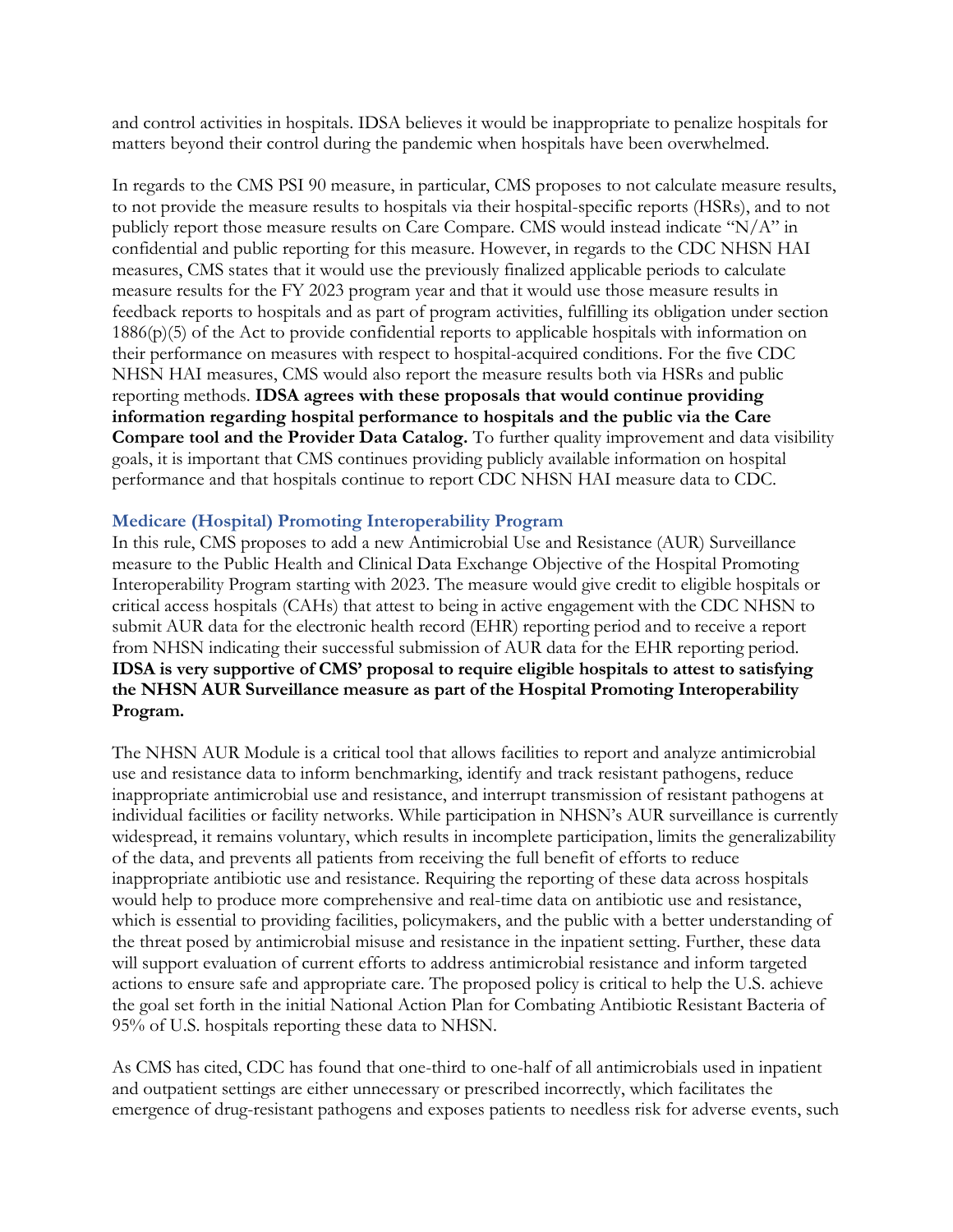as *Clostridioides difficile* infection. Antimicrobial-resistant infections seriously complicate and threaten our ability to perform procedures such as cancer chemotherapy, dialysis, cesarean sections, care of wounds and burns, joint replacements, transplants and other surgeries. Secondary resistant infections also complicate our responses to public health emergencies, including COVID-19. As such, efforts to prevent resistance and the spread of resistant infections are central to our preparedness and our ability to protect modern medicine.

This new policy should drive increased investment in NHSN from Congress and CDC to provide financial support and technical assistance to help facilities report data to NHSN, with a focus on small, rural and critical access facilities. Further, this policy should help prioritize use of hospital resources to support reporting and other efforts to combat antimicrobial resistance. Lack of resources should not be used as an excuse to delay implementation.

**IDSA also supports efforts to ensure alignment across programs.** We appreciate that this requirement would align with other NHSN reporting requirements (e.g., related to bloodstream infections and urinary tract infections) that are currently part of other CMS quality reporting and value-based payment programs, such as the Hospital Value-Based Purchasing (VBP) Program and the Hospital-Acquired Condition (HAC) Reduction Program.

IDSA has long promoted a multifaceted federal response to antimicrobial resistance that includes improved data collection and reporting, as well as antimicrobial stewardship, infection prevention, research and innovation. We thank CMS for identifying AUR reporting as a priority.

### **Future Considerations, Potential Future Inclusion of Two Digital NHSN Measures**

CMS is seeking public comment on two digital NHSN measures, the NHSN Healthcare-Associated *Clostridioides difficile* Infection (CDI) Outcome Measure and the NHSN Hospital-Onset Bacteremia and Fungemia Outcome Measure, for future inclusion in the Hospital Inpatient Quality Reporting Program as well as other quality reporting programs, including the HAC Reduction Program, the Hospital VBP Program, the PCHQR Program and the LTCH QRP. These measures as the proposed measures have direct impact on hospital infection prevention and control (IPC) and antimicrobial stewardship (AS) programs, typically led by IDSA members.

For the NHSN Healthcare-Associated CDI Outcome Measure, **IDSA is generally supportive of future implementation of the measure in the various hospital quality reporting and accountability programs, but we would also like to share some concerns regarding administrative burden of reporting, potential gaming of the measure and considerations for improving measurement validity.** This rule states that CDC is planning to enable and promote reporting of the NHSN Healthcare-Associated CDI measure using Fast Healthcare Interoperability Resources (FHIR), but as FHIR capabilities within EHRs are evolving, reporting using Clinical Document Architecture (CDA) and other formats will be available for reporting. IDSA appreciates the Agency's and CDC's consideration for reducing the administrative burden of reporting this measure by leveraging technology. However, we remind CMS that electronic reporting is evolving. We have concerns that reporting this measure will prove to be burdensome to our members responsible for IPC and AS programs until FHIR and other electronic reporting capabilities have fully matured. **To mitigate additional reporting burden, we ask that CMS work with the CDC, Office of the National Coordinator for Health Information Technology (ONC) and EHR vendors to fully integrate electronic reporting options for this and other NHSN quality measures within EHRs before future implementation.**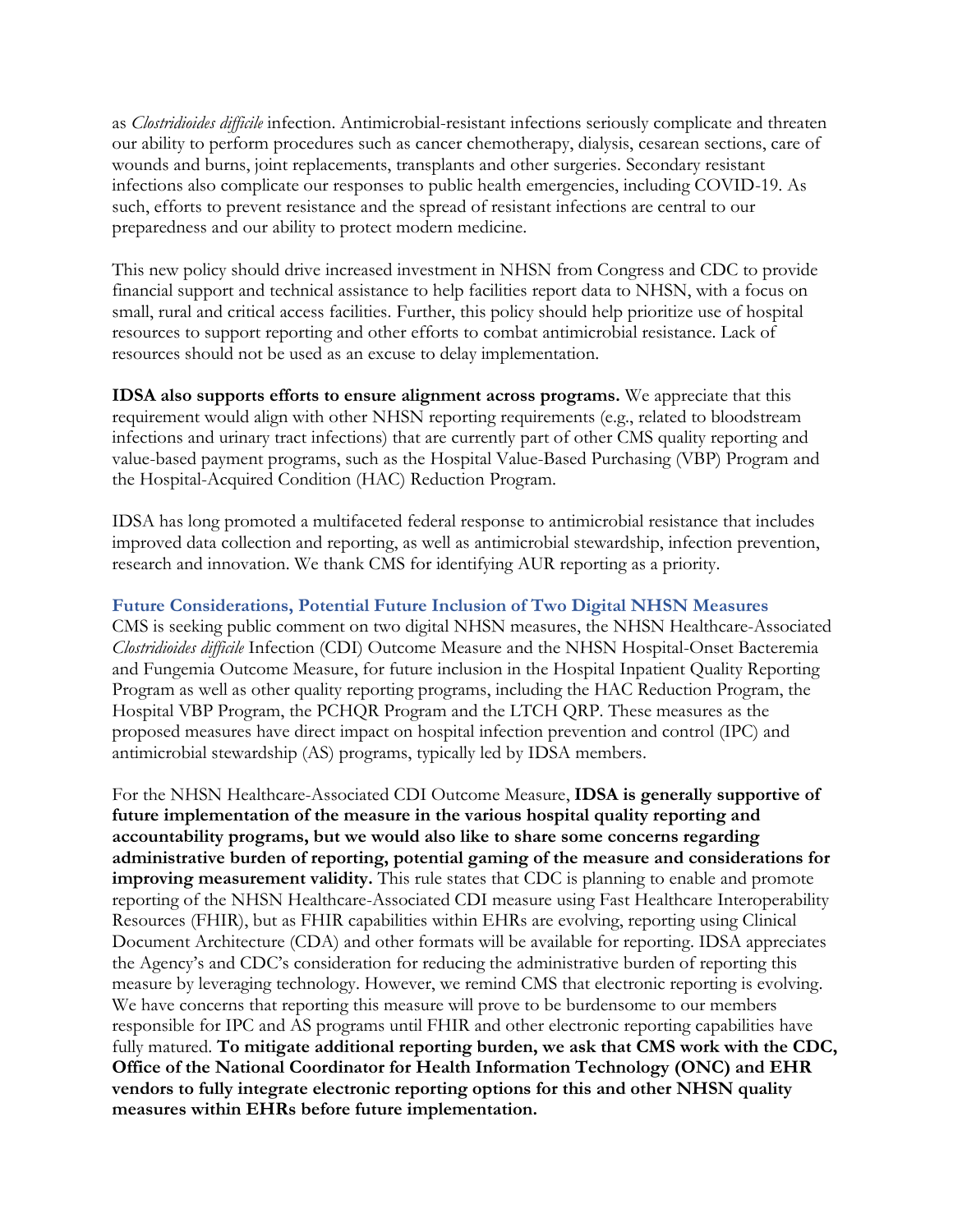In regard to potential gaming of the NHSN CDI measure, we are concerned that hospitals may discourage health care practitioners from testing patients for CDI in order to reduce the number of patients included in the numerator, or alternatively, encourage practitioners to empirically treat patients suspected to have CDI rather than diagnostically confirming CDI. These potential unintended consequences may lead to overuse of antimicrobials that contributes to antimicrobial resistance or patient safety issues associated with undertreatment of patients with CDI. **IDSA is supportive of CMS' phased and required approach to initially adopt this measure under the Inpatient Quality Reporting (IQR) — a pay-for-reporting program — prior to tying payment to performance, but we also recommend that CMS work with CDC to observe any practice patterns that may emerge related to gaming after the measure has been implemented.**

Finally, in regard to measurement validity, as treatment data will now also be used to calculate the number of observed patients with CDI in the numerator, we have concerns regarding the antimicrobial agent metronidazole. Metronidazole is used to treat patients with CDI, as well as many other infections, and in combination with laboratory data, a patient on metronidazole may be falsely attributed to the numerator. Additionally, in calculating expected number of hospital-acquired CDIs, hospital characteristics such as whether a hospital is an academic referral center or a community hospital may impact performance scores. **IDSA suggests CMS work with CDC to review measure-testing data to evaluate whether risk adjustment based on hospital characteristics is needed to have valid, comparable hospital performance scores and if patients being treated with metronidazole account for significant falsely attributed CDI cases.** 

For the NHSN Hospital-Onset Bacteremia and Fungemia (HOB) Outcome Measure, IDSA would like to share our concerns on the unintended consequences of the measure, the need for appropriate risk adjustment and exclusions to improve the measure. We have concerns that the broad focus of the measure on all bloodstream infections will prove extremely burdensome to infection preventionists (IPs) in the clinical setting. For example, if a hospital's HOB measure rates increase, an IP will have to review clinical data related to all patients with bacteremia and fungemia to identify the source(s) of the problem to plan improvement activities to decrease the HOB measure score. Another potential unintended consequence may be health care practitioners continuing inappropriate antimicrobial therapies for patients to exclude them from this measure. A more focused measure on specific types of bacteremia and fungemia would provide more pertinent, actionable data to health care practitioners to improve patient outcomes. Furthermore, the rule did not state that the HOB measure would be risk adjusted. To fairly compare hospitals, risk adjustment accounting for hospital acuity is needed. For example, a hospital that is a referral center and performs many surgeries may potentially have more high-acuity patients who are more likely to have HOB or fungemia. For exclusions, it would be clinically important to exclude positive blood cultures that are believed to be contaminants. **IDSA recommends that CMS work with CDC to address our concerns to create an improved measure that will equip practitioners with specific data to improve patient outcomes.**

# **Proposed Revision to Conditions of Participation (CoP) for Hospitals and CAHs to Report Data Elements for COVID-19, Seasonal Influenza, and Future Pandemics and Epidemics as Determined by the Secretary**

**IDSA agrees with the proposed continuation of the requirement for hospitals and CAHs to maintain COVID-19 and seasonal influenza reporting and electronic reporting of information on acute respiratory illness beyond the current public health emergency.**